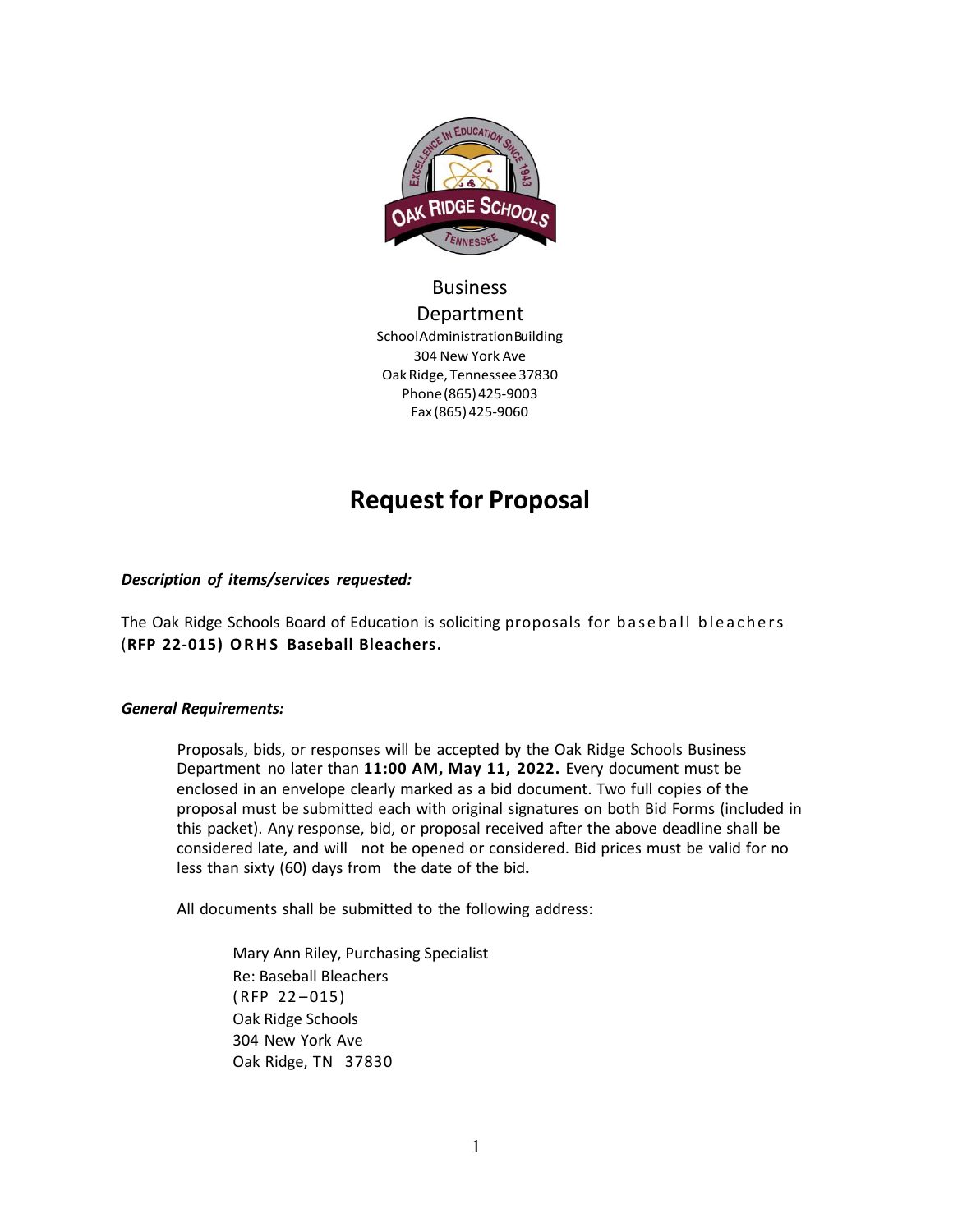# **Product Description 1**

Quantity of two (2) 10-row aluminum bleachers. Bleachers shall be industrial grade aluminum structures with a center aisle, guardrail, and double foot planking. This structure will be installed on hard, flat surfaces.

| 27' - Aisle Center | Seats 144 | 3150lbs |
|--------------------|-----------|---------|
|                    |           |         |

- 2012 IBC Compliant
- Aluminum angle understructure 8" rise/row
- 2 X 10 anodized aluminum seat plank
- (2) 2 X 10 mill finish aluminum foot plank
- (1) vertical aisle with handrail
- Chain-link guardrail system
- Price to include shipping

# **Product Description 2**

Quantity of two (2) 5-row aluminum bleachers. Bleachers shall be industrial grade aluminum structures with a center aisle, guardrail, and double foot planking. This structure will be installed on hard, flat surfaces.

| 27' - Aisle Center<br>Seats 74 | 1559lbs |
|--------------------------------|---------|
|--------------------------------|---------|

- 2012 IBC Compliant Aluminum angle understructure 8" rise/row
- 2 X 10 anodized aluminum seat plank
- (2) 2 X 10 mill finish aluminum foot planks
- $1 \times 6$  riser rows 1-4, (2) 1  $\times$  6 top row risers
- (1) vertical aisle with handrail
- Chain-link guardrail system
- Price to include shipping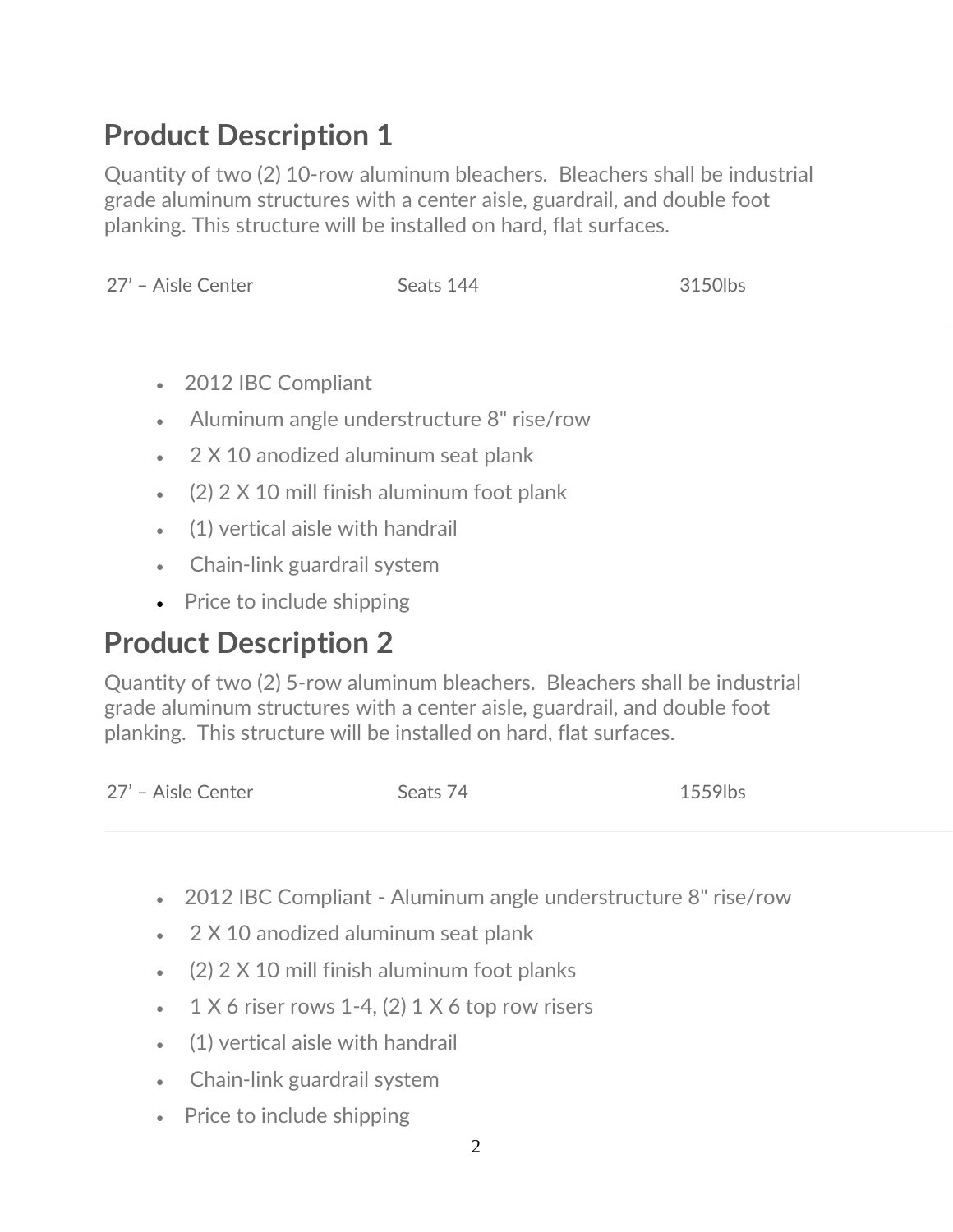#### **Submission Requirements:**

- 1. A detailed bid form, which includes quantity and unit cost must be included in the bid package. Please include specification sheets on all products/terms.
- 2. Two full copies of the proposal must be submitted, with original Bid Forms included with each copy.
- 3. A detailed description of all warranties and support for equipment must be included.
- 4. Any license or renewal costs (if any) shall be included in notes on the Bid Form. Specifically, anticipated annually recurring costs for maintenance, support, and software updates and upgrades, if any, must be listed.

#### **Schedule:**

Sealed bids will be opened at the School Administration Building, 304 New York Avenue, Oak Ridge TN, 37830, at **11:00 AM EDT, May 11, 2022, in the Business Office Conference Room.**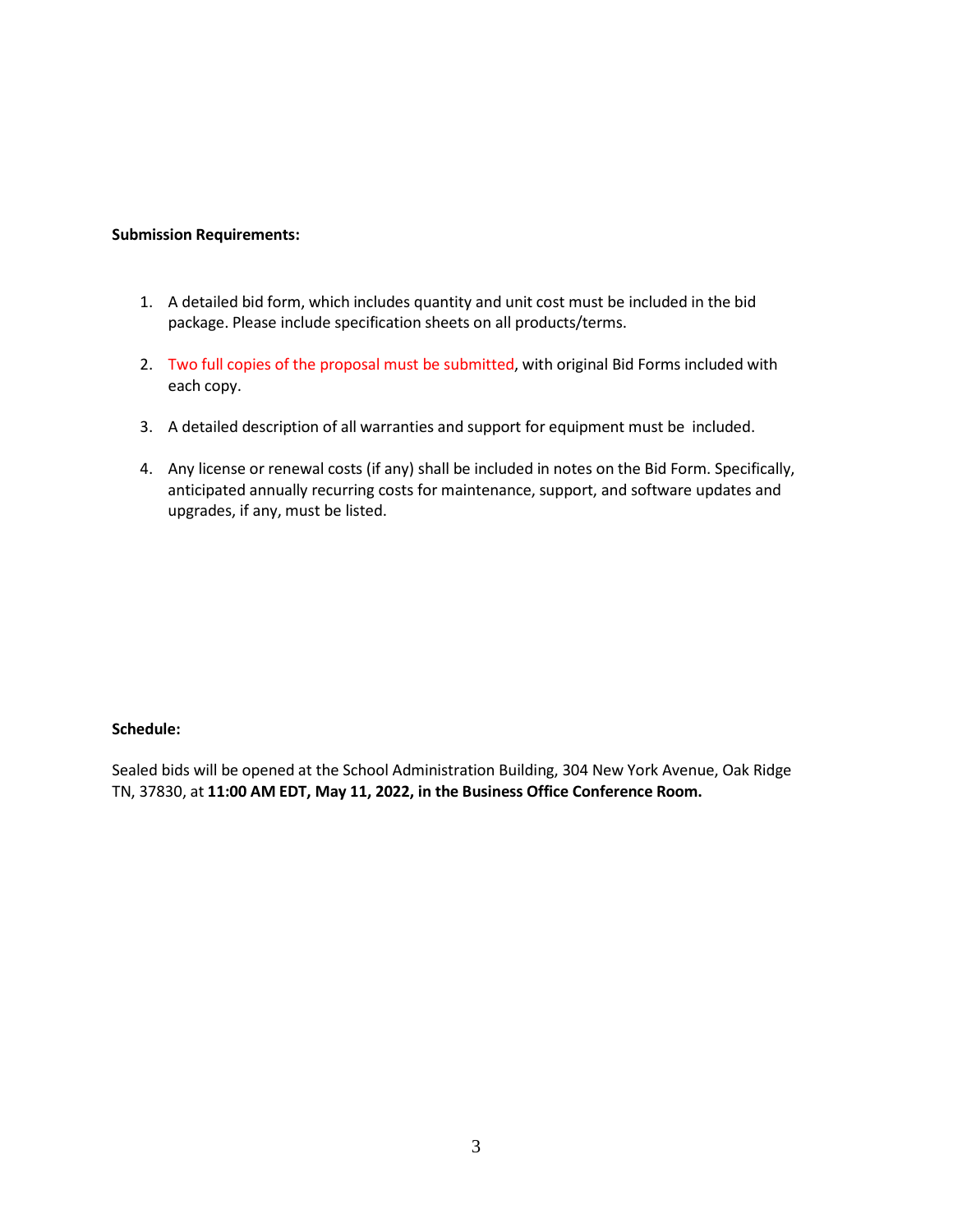# **Bidding Procedures**

**Location:** All bids must be submitted to the Oak Ridge Schools Business Department at or before the announced deadline.

Mary Ann Riley, Purchasing Specialist Baseball Bleachers RFP 22-015 304 New York Ave. Oak Ridge, TN 37830

**Award of Contract:** The owner (Oak Ridge Schools) further reserves the right to reject any and all bids, to waive any and all informalities and to negotiate contract terms with the successful bidder, and the right to disregard all non-conforming, nonresponsive, or conditional bids. Oak Ridge Schools may conduct such investigations, as it deems necessary, to assist in the evaluation of any bid to establish the responsibility, qualifications, and financial ability of the bidder, proposed subcontractors and other persons and organizations to perform the work in accordance with the contract documents to the bidder who does not pass any such evaluation to the owner's satisfaction. The contract shall be awarded to the bidder, whose evaluation by the owner indicates to the owner that the award will be in the best interest of Oak Ridge Schools. It is also understood that the "apparent low bidder" will be announced at the bid opening; however, the "successful bidder," who may or may not be the lowest bidder, will not be announced until all issues, which include, but are not limited to quality, service, conformity to specifications, etc. have been resolved and until a period of review has been completed by the owner. Price will be the primary factor when determining the successful bidder assuming all bid specifications are met. Oak Ridge Schools does not enter into contracts that provide for mediation or arbitration. The owner (Oak Ridge Schools) further reserves the right to reject any and all bids, to waive any and all informalities, and to negotiate contract terms with the successful bidder (e.g., product line-item deletions or adjustments), and the right to disregard all non- conforming, non- responsive, or conditional bids.

**Bid Document:** For certain projects the Owner will supply a bid form to be completed by the bidder. When such forms are issued, only bids returned with the proper forms will be accepted. Envelopes must be sealed and marked as a bid document. Any bid may be withdrawn prior to the date and time as set forth in the "bid invitation."

**EDGAR Certification:** The EDGAR certifications and provisions are required and applied when Oak Ridge Schools expends federal funds for any contract resulting from this procurement process. Pursuant to 2 C.F.R. § 200.326, all contracts, including small purchases, awarded by the District and the District's subcontractors shall contain the procurement provisions of Appendix II to Part 200, as applicable.

**Errors in Bids:** When an error is made in extending total prices, the unit bid price will govern. Carelessness in quoting prices or in preparation of bid otherwise, will not relieve the bidder. Erasures or changes to bids must be initialed. Any alteration, erasure, addition to or omission of required information, change of the specifications, or bidding schedule, is made at the risk of the bidder.

**Facsimile transmissions:** Electronic transmissions will not be accepted, except when during the bidding process addendums or other notifications of errors on behalf of the owner places an undue hardship upon prospective bidders. Written notification by the owner must precede the acceptance of Facsimile transmissions.

**Hold Harmless Agreement:** Bidders shall be required to complete the attached Hold Harmless Agreement.

**Laws and Regulations:** The bidder's attention is directed to the fact that all applicable state laws, municipal ordinances, and the rules and regulations of all authorities having jurisdiction over construction of the project shall apply to the contract throughout, and they will be deemed to be included in the contract the same as though herein written out in full.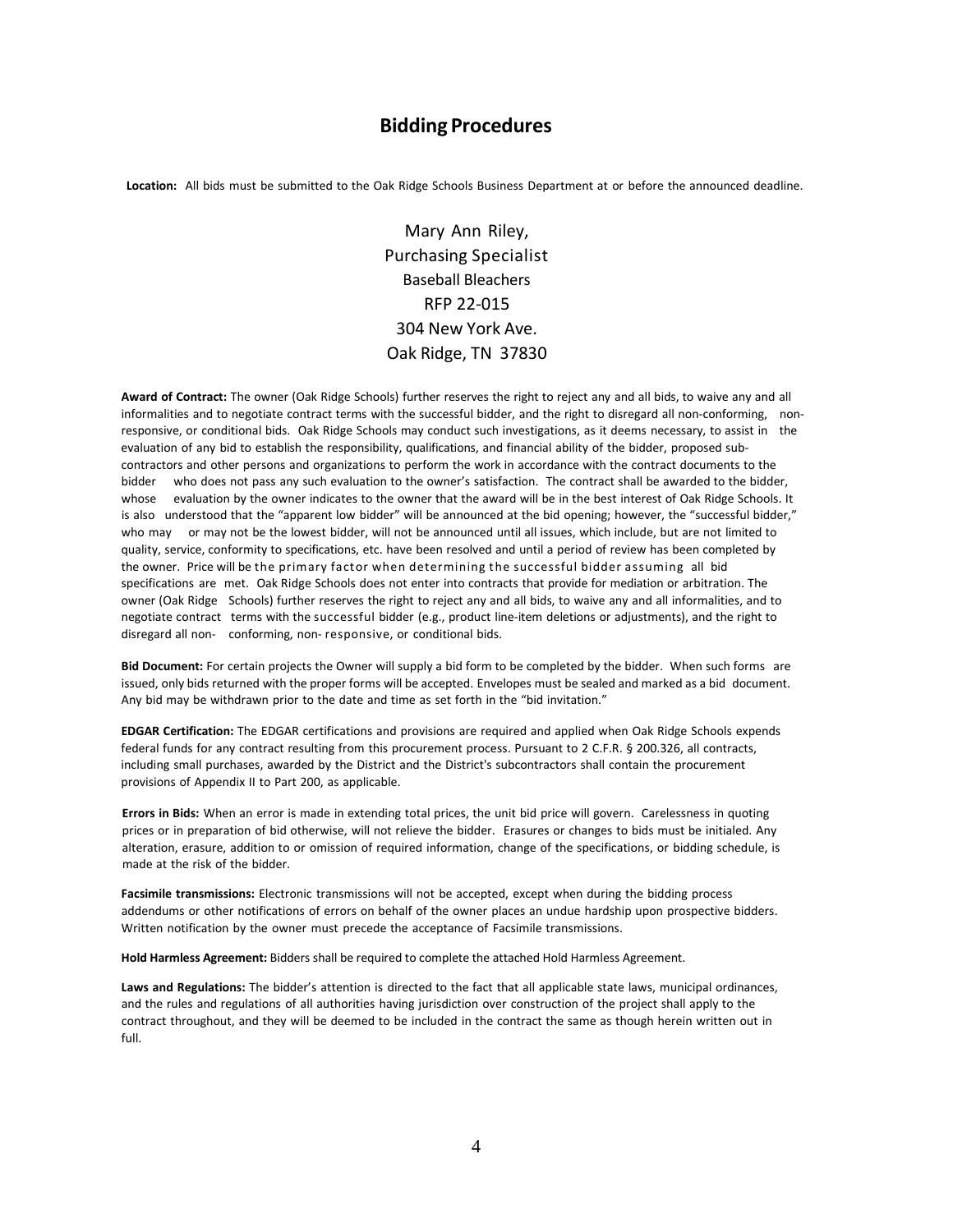**Legal Issues:** Contracts with Oak Ridge Schools will be subject to the laws of Tennessee. Disputes will be tried in the State of Tennessee and in the Court of Anderson County. Bids will be denied if these provisions are not included in the contract.

**Non-Collusion Affidavit:** Bidder shall be required to complete the attached Non-Collusion Affidavit.

**Payments:** Invoices that are submitted by the awarded bidder are required to provide accurate and current addresses.

Payment terms shall be specified in the bid response, including any discounts for early payment. The Oak Ridge Schools Business Department discourages the practice of picking up checks in person, unless there is an emergency situation.

**Purchase**: No purchase or contract is authorized or valid until the issuance of a Purchase Order from Oak Ridge Schools and the Board of Education approval of project in accordance with Oak Ridge Schools Policy. No employee is authorized to purchase equipment, supplies or services prior to the issuance of such Purchase Order and Board of Education approval**.**

**Sub-contracts:** The Bidder is specifically advised that any person, firm, or other party to whom it is proposed to award a sub-contract under this contract must be acceptable to the Owner.

**Subcontractors and employees:** If work is to be performed during regular school hours when children are present, the BOE reserves the right to require background checks, dress codes, and certain ethical standards of all employees on school property.

**Taxes:** Oak Ridge Schools is tax exempt.

**Tie Bids:** If two or more bidders submit identical bids and is equally qualified; selection shall be made at the discretion of the owner.

**Title VI of the Civil Rights Act of 1964:** All interested parties, without regard of race, color, or national origin, shall be afforded the opportunity to bid and shall receive equal consideration. Title VI states "No person in the United States shall, on the ground of race, color, or national origin, be excluded from participation in, be denied the benefits of, or be subjected to discrimination under any program activity receiving Federal financial assistance." Oak Ridge Schools strives to protect individuals' civil rights through active compliance with the requirements of Title VI.

**Vendor Indemnify:** Oak Ridge Schools will indemnify vendor to the extent Tennessee law allows.

**Warranty:** The vendorshall provide warranty information on the equipment, components and items bid with the bid submittal.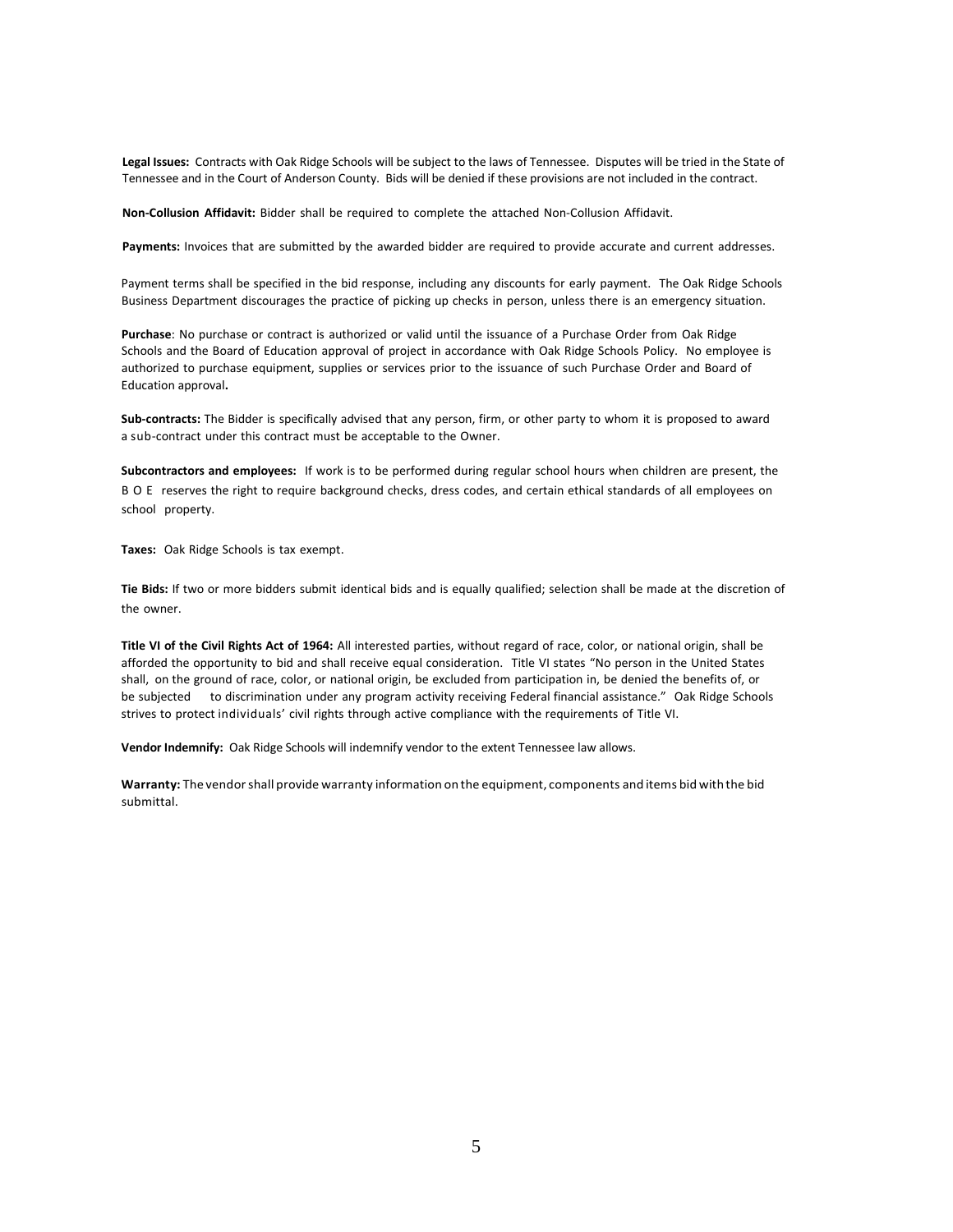# **Bid Form**

| Owner:                                     | Oak Ridge Schools Board of Education<br>Mary Ann Riley, Purchasing Specialist<br>School Administration Building<br>304 New York Ave<br>Oak Ridge, TN 37830 |                            |  |
|--------------------------------------------|------------------------------------------------------------------------------------------------------------------------------------------------------------|----------------------------|--|
| Project:                                   | <b>ORHS Baseball Bleachers</b>                                                                                                                             |                            |  |
|                                            | (RFP 22-015)                                                                                                                                               |                            |  |
| Opening:                                   | 11:00 AM EDT, May 11, 2022                                                                                                                                 |                            |  |
| <b>Company Name:</b>                       |                                                                                                                                                            |                            |  |
| Address:                                   |                                                                                                                                                            |                            |  |
|                                            |                                                                                                                                                            |                            |  |
| Phone Number:                              | <u> 1989 - Johann Barbara, martxa al III-lea (h. 1989).</u>                                                                                                |                            |  |
| Email:                                     |                                                                                                                                                            |                            |  |
| <b>Main Bid:</b>                           | This Price is to be for the complete package (including any fees/charges),<br>materials, licenses, and labor.                                              |                            |  |
| <b>Bid Amounts:</b>                        |                                                                                                                                                            |                            |  |
| Baseball Bleachers as specified on page 2: |                                                                                                                                                            | $\mathsf{S}$<br><b>USD</b> |  |
| Company:                                   |                                                                                                                                                            |                            |  |
| Signature:                                 |                                                                                                                                                            |                            |  |
| Title:                                     |                                                                                                                                                            |                            |  |
| Date:                                      |                                                                                                                                                            |                            |  |

**Please attach detailed specifications. \*\*\*All shipping is to be included in final price. \*\*\***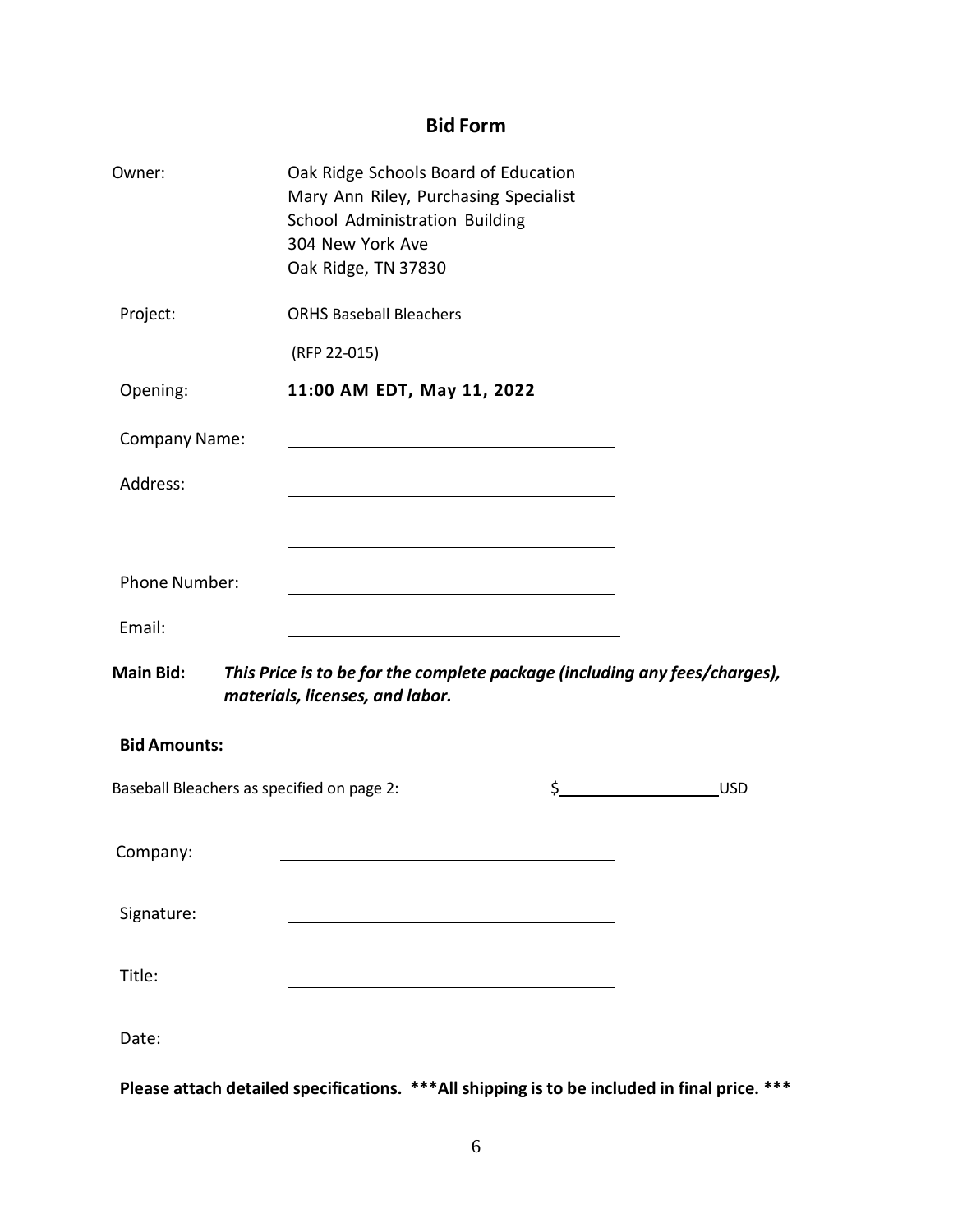# **HOLD HARMLESS AGREEMENT**

| This Hold Harmless Agreement is between                                                                                                                                                                                                                                                                                                                                                                                                                                                                                                                                                                    |
|------------------------------------------------------------------------------------------------------------------------------------------------------------------------------------------------------------------------------------------------------------------------------------------------------------------------------------------------------------------------------------------------------------------------------------------------------------------------------------------------------------------------------------------------------------------------------------------------------------|
| Name of Contractor                                                                                                                                                                                                                                                                                                                                                                                                                                                                                                                                                                                         |
| (Hereinafter Contractor), and Oak Ridge Schools named in this bid.                                                                                                                                                                                                                                                                                                                                                                                                                                                                                                                                         |
| Contractor agrees that as a condition precedent to "Contractor" being awarded a contract<br>from Oak Ridge Schools, "Contractor" agrees to indemnify, protect, defend, and hold<br>harmless Oak Ridge Schools, its Board Members, agents, and employees from all judgments,<br>claims, demands for payment, suits or actions of every nature and description<br>brought against Oak Ridge Schools, its Board Members, agents, and employees alleging<br>injuries or damages sustained by any person arising out of or in the course of "Contractor's"<br>providing goods or services to Oak Ridge Schools. |
| Name of Contractor:                                                                                                                                                                                                                                                                                                                                                                                                                                                                                                                                                                                        |

| By:                                |  |  |  |
|------------------------------------|--|--|--|
|                                    |  |  |  |
| Title:                             |  |  |  |
|                                    |  |  |  |
| <b>STATE OF</b>                    |  |  |  |
| County of $\overline{\phantom{a}}$ |  |  |  |
|                                    |  |  |  |
|                                    |  |  |  |

personally appeared before me, the undersigned, with whom I am personally acquainted and who, upon oath, acknowledged that he/she/it executed the within instrument for the purposes therein contained, and who further acknowledge that he/she/it is authorized to execute this interment on behalf of

.

Signature

| Witness by hand and Notaries seal at office this | day of |  |
|--------------------------------------------------|--------|--|
| year of                                          |        |  |

Notary Public

My Commission Expires: \_\_\_\_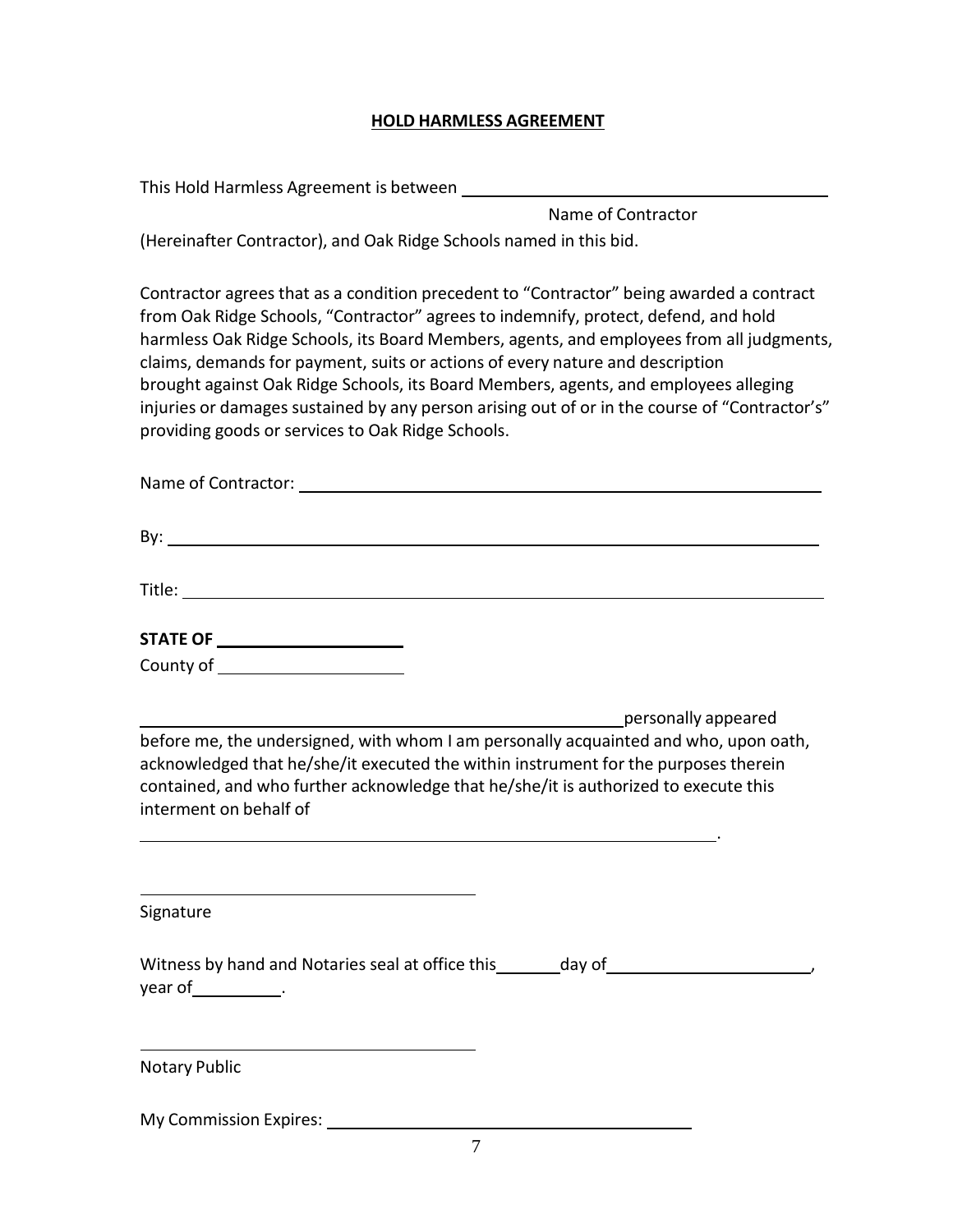## **NON-COLLUSIONAFFIDAVIT**

NON-COLLUSION AFFIDAVIT TO BE EXECUTED BY DESIGN-BUILDER

State of **State of State of Australian State of Australian** State of  $\overline{S}$ 

County of

, being first duly sworn, deposes and says that he or she is of the party making the foregoing bid is not made in the interest of, or on behalf of, any undisclosed person, partnership, company, association, organization, or corporation; that the bid is genuine and not collusive or sham; that the bidder neither possesses a business relationship with any employee of the District which may be involved in the award or administration of the project nor has received or solicited either directly or indirectly any inside information from an employee of the District which would give the bidder an advantage over any other bidder; that the bidder has not directly or indirectly induced or solicited any other bidder to put in a false or sham bid, and has not directly or indirectly colluded, conspired, connived, or agreed with any bidder or anyone else to put in a sham bid, or that anyone shall refrain from bidding; that the bidder has not in any manner, directly or indirectly, sought by agreement, communication, or conference with anyone to fix the bid price of the bidder or any other bidder, or to fix any overhead, profit, or cost element of the bid price, or of that of any other bidder, or to secure any advantage against the public body awarding the contract or any interested in the proposed contract; that all statements contained in the bid are true; and, further, that the bidder has not, directly or indirectly, submitted his or her bid price of any breakdown thereof, or the contentsthereof, or divulged information or data relative thereto, or paid, and will not pay, any fee to any corporation, partnership, company, association, organization, bid depository, or to any member or agent thereof to effectuate a collusive or sham bid.

| Subscribed and sworn to (or affirmed) before me this |  | day |
|------------------------------------------------------|--|-----|
|------------------------------------------------------|--|-----|

Signature of Officer Notary Signature Notary Signature

Typed Name of Officer

Office Notary Seal

WARNING! PROPOSALS WILL NOT BE CONSIDERED UNLESS THIS AFFIDAVIT IS COMPLETED AND EXECUTED, INCLUDING THE AFFIDAVIT OF THE NOTARY AND THE NOTORIAL SEAL.